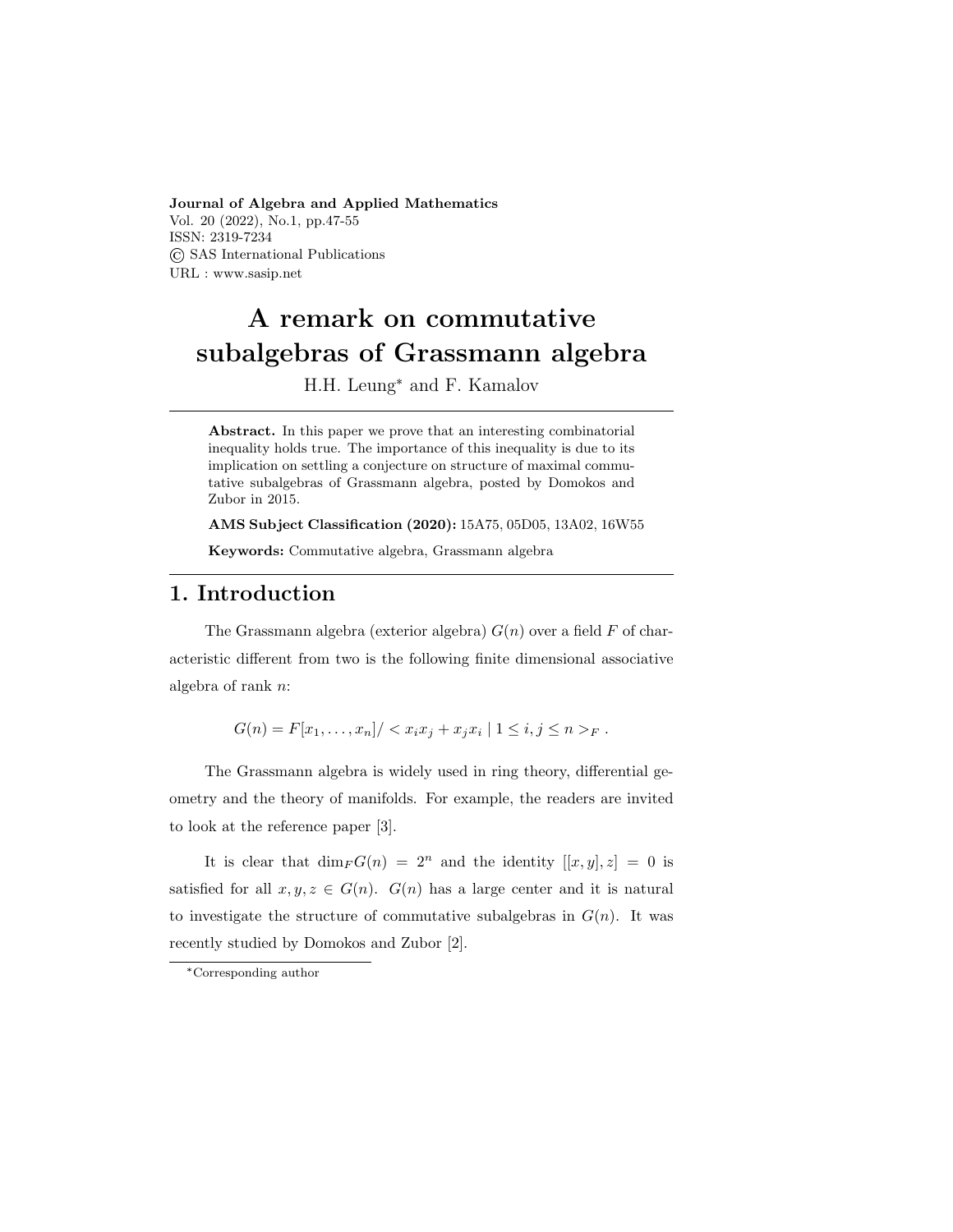When  $n$  is even, the structure of maximal commutative subalgebras (with respect to inclusion) in  $G(n)$  is quite well-understood. In particular, Domokos and Zubor showed that all such maximal commutative subalgebras in  $G(n)$  of even rank n have dimension  $3 \cdot 2^{n-2}$  (Corollary 2.4, Theorem 7.1 (i) in [2]) despite the fact that not all of them are isomorphic (Theorem 7.1 (ii) in [2]).

However, the structure of maximal commutative subalgebras in  $G(n)$ of odd rank  $n$  is less clear. Some partial results on the structure of maximal commutative subalgebras were obtained for  $n = 5$  and  $n = 7$  (Proposition 7.5 in [2]). Other than these numerical results, this topic was not studied thoroughly. In particular, the following conjecture was raised by Domokos and Zubor (Conjecture 7.3 in [2]):

**Conjecture 1.** If  $n = 4k + 1$  and A is a maximal commutative subalgebra of  $G(n)$ , then  $\dim_F(A) \geq 3 \cdot 2^{n-2}$ .

In 2019, Bovdi and the first author [1] showed that this conjecture is false for  $17 \le n < 1000$ ,  $n = 4k + 1$  and  $k \ge 4$  (see Corollary 5.2 [1]). In this paper, the main result is to show that this conjecture is false for all  $n$ such that  $n = 4k + 1$  and  $k \ge 4$ .

To achieve this goal, we only need to prove Theorem 1 stated below in Section 2.

#### 2. The main theorem

Firstly, we begin by defining a quantity  $Q_k$  before stating the main theorem at the end of this section.

Let k be any positive integer such that  $k \geq 2$ .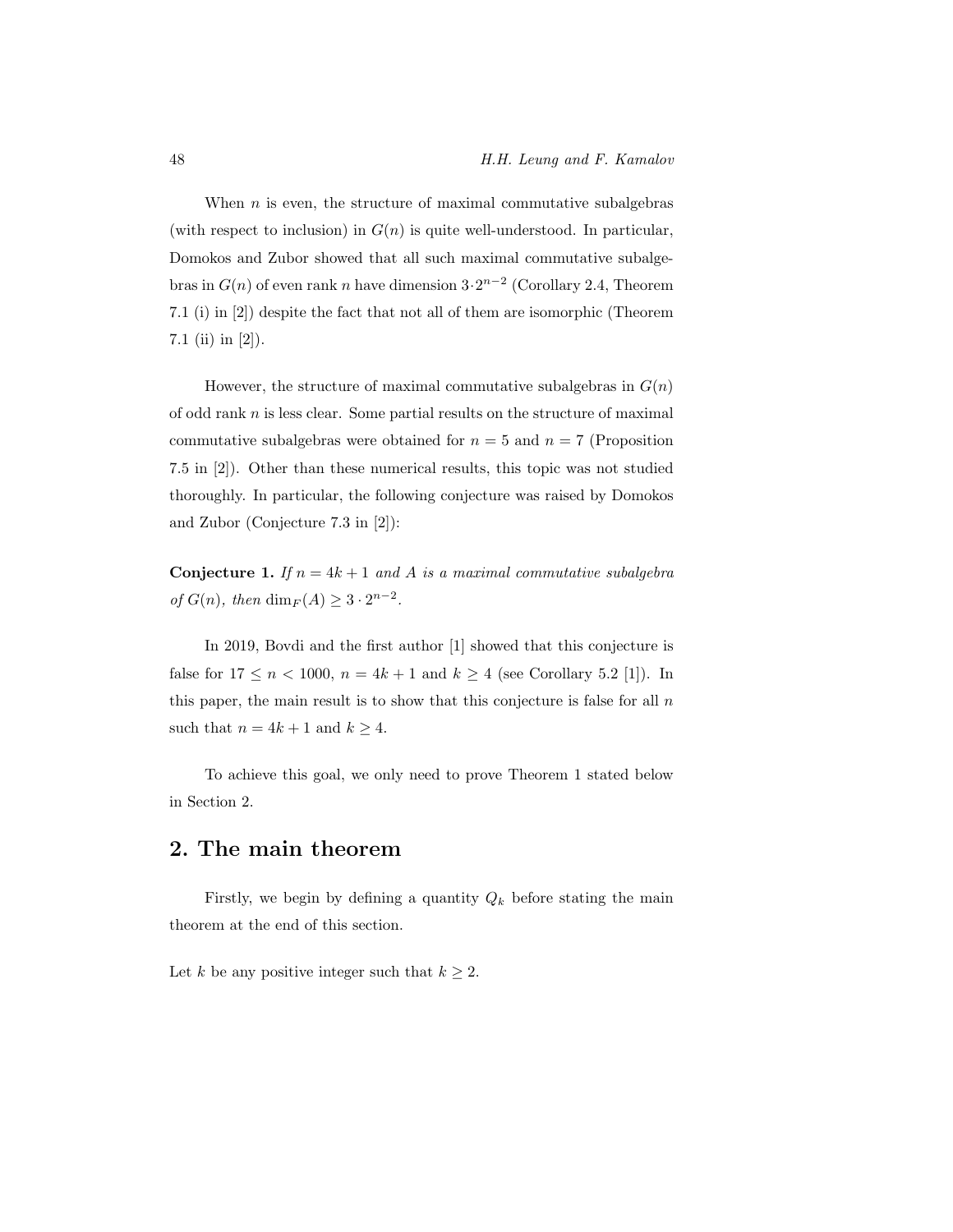We look at the following quantities:

$$
C_1 := 7 \cdot \binom{4k+2}{2k} + \binom{4k+2}{2k+3},\tag{1}
$$

$$
C_2 := \binom{4k+2}{2k+5} + \binom{7}{1} \cdot \binom{4k+2}{2k+4} + \binom{7}{2} \cdot \binom{4k+2}{2k+3} + 7 \cdot \binom{4k+2}{2k+2} + 28 \cdot \binom{4k+2}{2k+1} + \binom{7}{5} \cdot \binom{4k+2}{2k},
$$
\n(2)

$$
C_3 := \sum_i \binom{4k+9}{i} \text{ for } i \ge 2k+7 \text{ and } i \text{ is odd.}
$$

Let  $Q_k$  be the following quantity:

$$
Q_k := \frac{C_1 + C_2 + C_3}{2^{4k + 7}}.\tag{3}
$$

The main goal is to prove the following theorem:

**Theorem 1.** Let  $k$  be any positive integer. Then

$$
Q_k < 1.
$$

Remark 1. Theorem 1 is essentially the same as Conjecture 5.1 in the paper [1] written by Bovdi and the first author, which is the result required to show that Conjecture 1 is false for all n such that  $n = 4k + 1$  and  $k \ge 4$ . (For more details, please refer paper [1] written by Bovdi and the first author.)

# 3. A proof of Theorem 1

We define the variable A as follows:

$$
A := \frac{128 \cdot 16^k \cdot \left(\sqrt{\pi} \cdot \Gamma(2k+6) - 6k \cdot \Gamma\left(2k+\frac{9}{2}\right) - 13 \cdot \Gamma\left(2k+\frac{9}{2}\right)\right)}{\sqrt{\pi} \cdot (2k+5)!} \tag{4}
$$

where  $\Gamma(z)$  is the Gamma function. By the computer program Maple, it is shown that

$$
C_3 = A.\t\t(5)
$$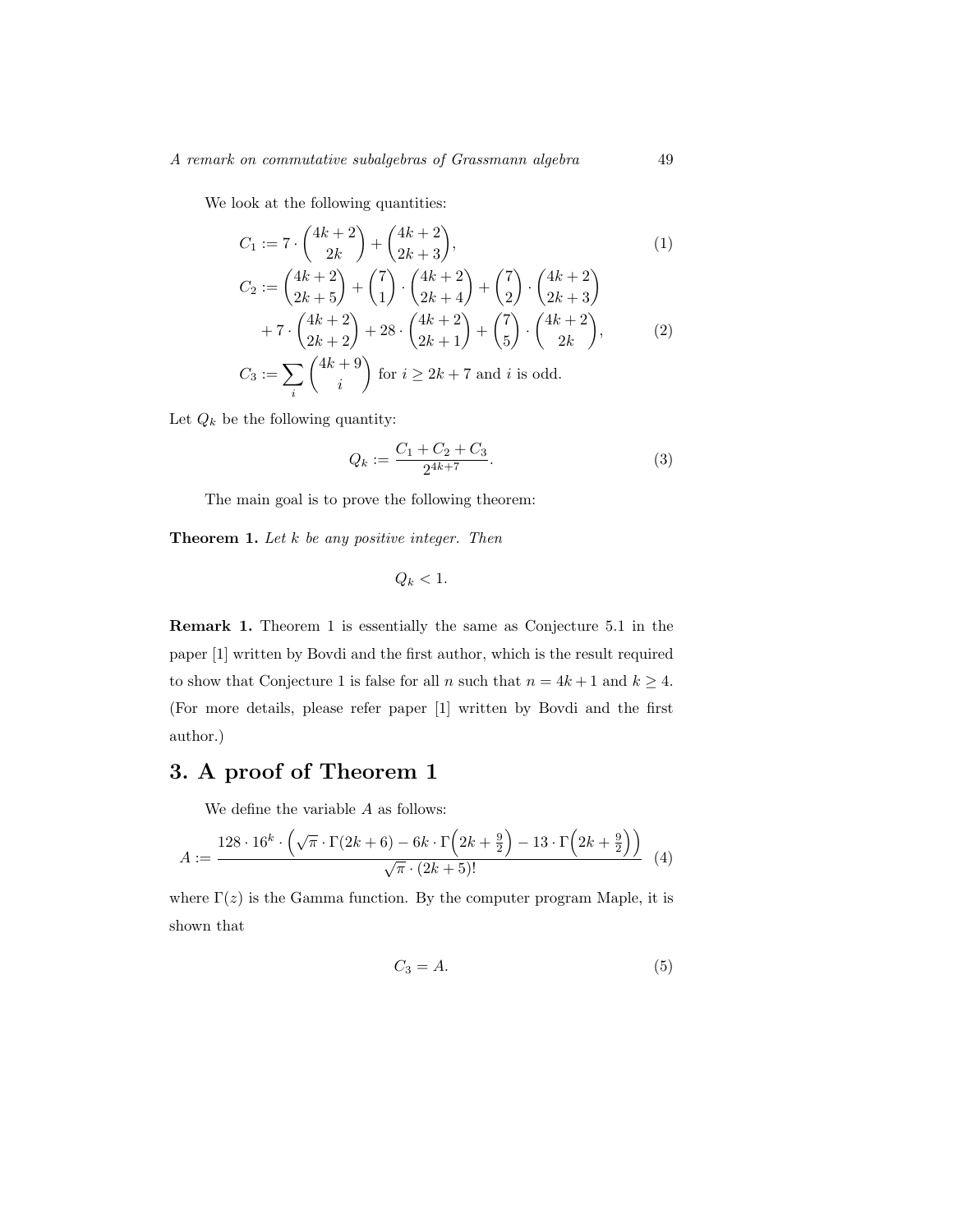We note that the well-known Gamma function  $\Gamma(z)$  has the following property:

$$
\Gamma(z+1) = z\Gamma(z)
$$

where  $z$  is any complex number in the complex plane. Let  $k$  be any positive integer. We expand  $\Gamma(2k+4.5)$  as follows:

$$
\Gamma\left(2k+\frac{9}{2}\right) = \left(2k+\frac{7}{2}\right)\left(2k+\frac{5}{2}\right)\cdots\left(\frac{1}{2}\right)\Gamma\left(\frac{1}{2}\right)
$$

$$
= \left(2k+\frac{7}{2}\right)\left(2k+\frac{5}{2}\right)\cdots\left(\frac{1}{2}\right)\sqrt{\pi}
$$

$$
= \frac{1}{2^{2k+4}}\cdot(4k+7)(4k+5)\cdots5\cdot3\cdot1\cdot\sqrt{\pi}
$$

$$
= \frac{(4k+7)!}{2^{2k+4}\cdot(4k+6)(4k+4)\cdots6\cdot4\cdot2}\cdot\sqrt{\pi}
$$

$$
= \frac{(4k+7)!}{2^{4k+7}\cdot(2k+3)!}\cdot\sqrt{\pi}.
$$
(6)

By (6),

$$
128 \cdot 16^{k} \cdot \left(\sqrt{\pi} \cdot \Gamma(2k+6) - 6k \cdot \Gamma\left(2k+\frac{9}{2}\right) - 13 \cdot \Gamma\left(2k+\frac{9}{2}\right)\right)
$$
  
=  $2^{4k+7} \cdot \left(\sqrt{\pi} \cdot (2k+5)! - 6k \cdot \frac{(4k+7)!}{2^{4k+7} \cdot (2k+3)!} \cdot \sqrt{\pi} - 13 \cdot \frac{(4k+7)!}{2^{4k+7} \cdot (2k+3)!} \cdot \sqrt{\pi}\right)$  (7)

$$
= \sqrt{\pi} \cdot \left( 2^{4k+7} \cdot (2k+5)! - 6k \cdot \frac{(4k+7)!}{(2k+3)!} - 13 \cdot \frac{(4k+7)!}{(2k+3)!} \right). \tag{8}
$$

By  $(7)$ , we simplify the expression of  $A$  in  $(4)$  as follows:

$$
A = 2^{4k+7} - \frac{(6k+13) \cdot (4k+7)!}{(2k+5)! \cdot (2k+3)!}
$$
  
=  $2^{4k+7} - \frac{6k+13}{2k+5} \cdot \binom{4k+7}{2k+3}$ . (9)

By (1), (2), (3), (4), (5), (8), we write the expression  $\mathbb{Q}_k$  as follows:

$$
Q_k = 1 + \frac{D}{2^{4k+7}} - \frac{E}{2^{4k+7}}
$$
\n(10)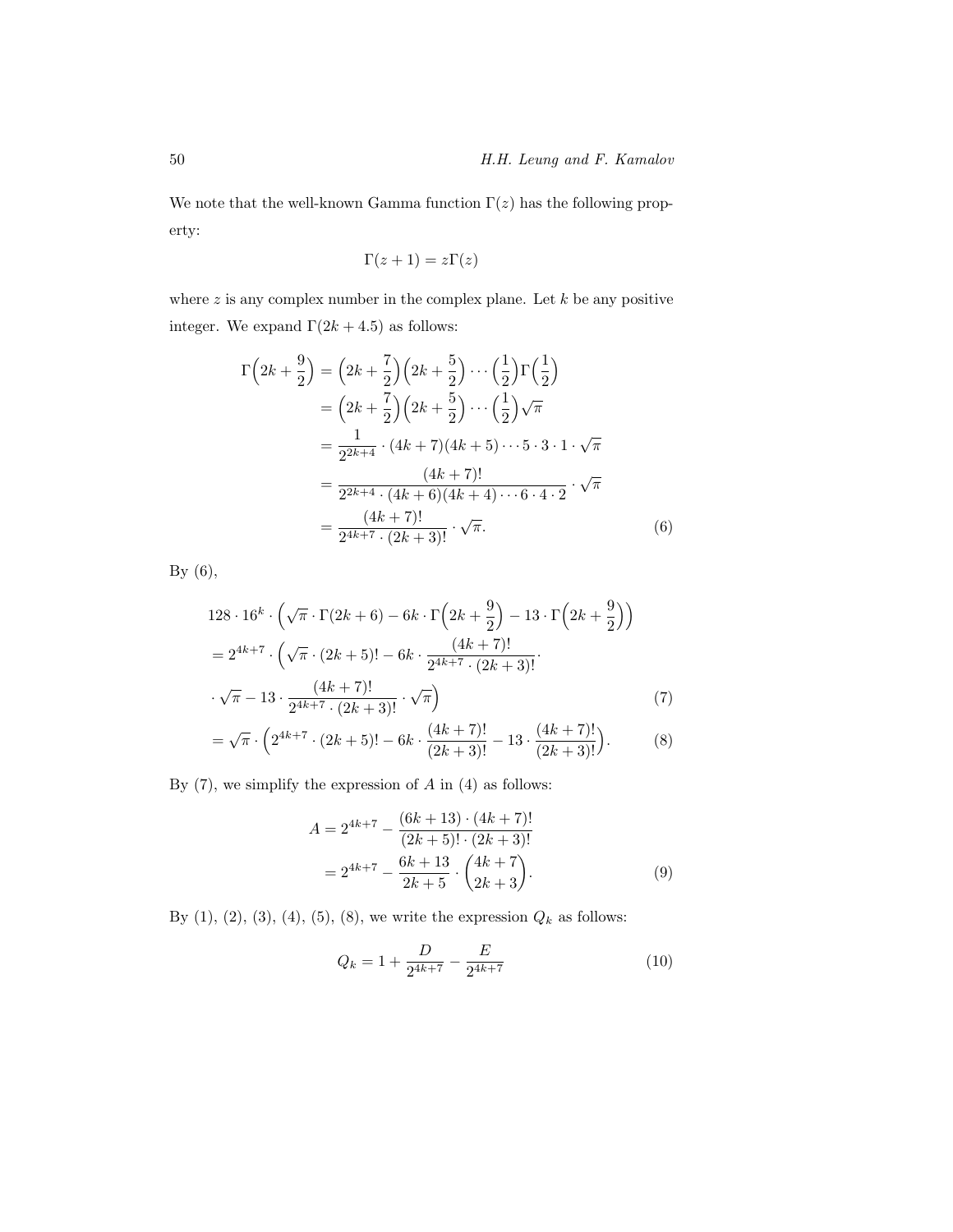where the variables  $D$  and  $E$  are defined by

$$
D := C_1 + C_2,\t\t(11)
$$

$$
E := \frac{6k+13}{2k+5} \cdot \binom{4k+7}{2k+3}.
$$

Theorem 1 is equivalent to the following theorem by (9):

**Theorem 2.** Let  $k$  be any positive integer. Then

$$
D
$$

We simplify (10) as follows:

$$
D = 35 \cdot \binom{4k+2}{2k} + 22 \cdot \binom{4k+2}{2k+3} + \binom{4k+2}{2k+5} + 7 \cdot \binom{4k+2}{2k+4} + 28 \cdot \binom{4k+2}{2k+1}.
$$

We do the following algebraic manipulations on  $D$  which will be needed later:

$$
D \cdot \frac{(2k)!}{(4k+2)!} = \frac{35}{(2k+2)!} + \frac{22 \cdot 2k}{(2k+3)!} + \frac{(2k)(2k-1)(2k-2)}{(2k+5)!} + \frac{7(2k)(2k-1)}{(2k+4)!} + \frac{28}{(2k+1)! \cdot (2k+1)}.
$$
  

$$
D \cdot \frac{(2k)!}{(4k+2)!} \cdot (2k+5)! = 35(2k+5)(2k+4)(2k+3) + 22(2k)(2k+4)(2k+3) + (2k)(2k-1)(2k-2) + 7(2k) + (2k)(2k+5) + \frac{28(2k+5)(2k+4)(2k+3)(2k+2)}{(2k+1)}. \tag{12}
$$

Similarly, we have the following expression for  $E$ ,

$$
E \cdot \frac{(2k)!}{(4k+2)!} \cdot (2k+5)!
$$
  
= 
$$
\frac{(6k+13)(4k+7)(4k+6)(4k+5)(4k+4)(4k+3)}{(2k+3)(2k+2)(2k+1)}.
$$
 (13)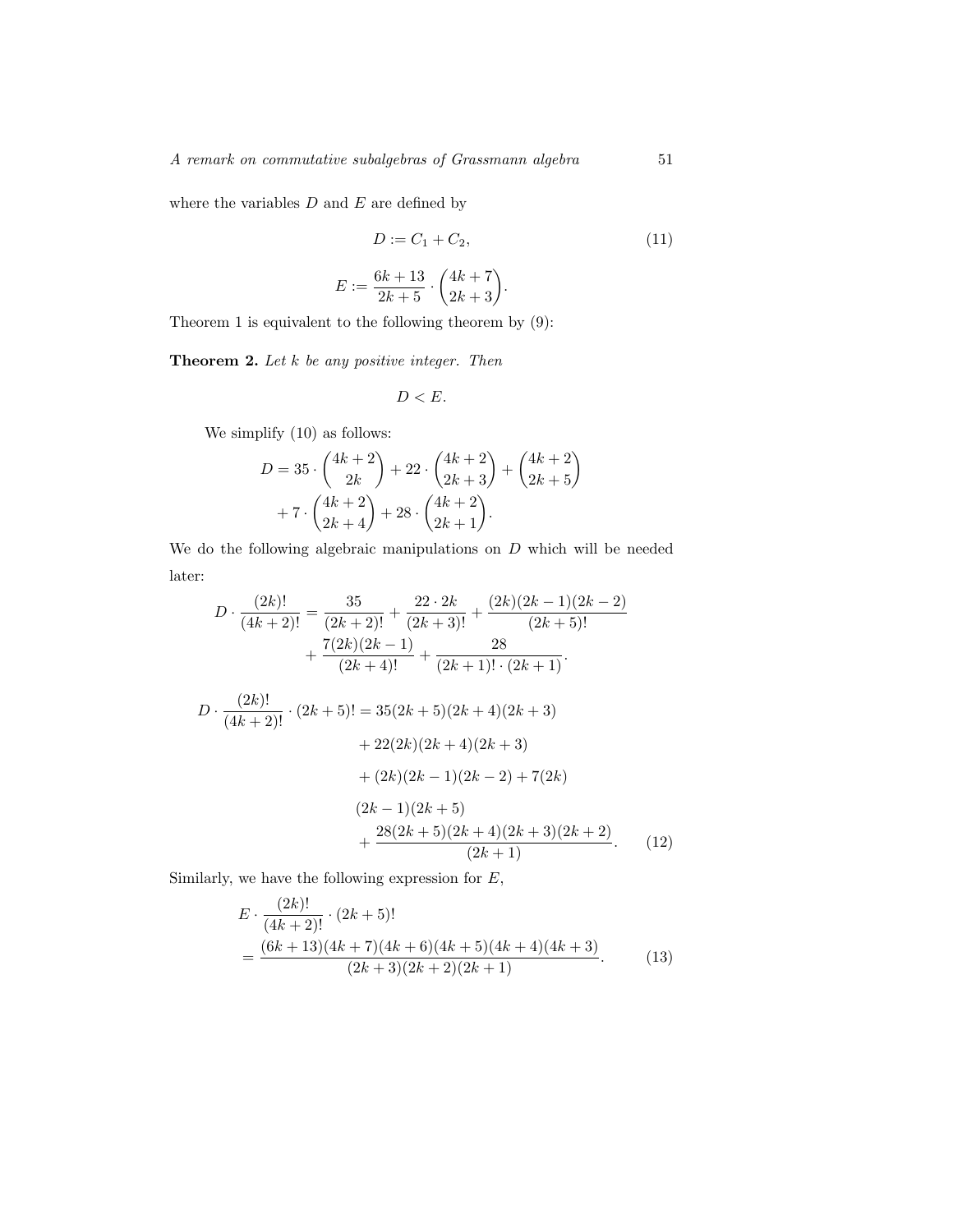We multiply  $(2k+1)(2k+2)(2k+3)$  to (11) and (12). The R.H.S. of these two equations become the following two expressions respectively:

$$
35(2k+5)(2k+4)(2k+3)(2k+1)(2k+2)(2k+3) + 22(2k)(2k+4)(2k+3)
$$
  
\n
$$
(2k+1)(2k+2)(2k+3) + (2k)(2k-1)(2k-2)(2k+1)(2k+2)(2k+3)
$$
  
\n
$$
+ 7(2k)(2k-1)(2k+5)(2k+1)(2k+2)(2k+3)
$$
  
\n
$$
+ 28(2k+5)(2k+4)(2k+3)(2k+2)(2k+3)(2k+2),
$$
\n(14)

and

$$
(6k+13)(4k+7)(4k+6)(4k+5)(4k+4)(4k+3). \t(15)
$$

Let  $D'$  and  $E'$  be the expressions in (13) and (14) respectively. As polynomials in k, the dominating terms of D' and E' are  $93 \cdot 2^6 \cdot k^6$  and  $96 \cdot 2^6 \cdot k^6$ respectively.

Hence, it is clear that

$$
D'
$$

More precisely, we expand  $D'$  and  $E'$  algebraically to get the following two expressions:

$$
D' = 5952k^{6} + 48672k^{5} + 164816k^{4} + 174552k^{3}
$$
  
+ 294712k<sup>2</sup> + 154056k + 32760  

$$
E' = 6144k^{6} + 51712k^{5} + 177280k^{4}
$$
  
+ 316640k<sup>3</sup> + 310496k<sup>2</sup> + 158328k + 32760.

It is now clear that

$$
D' < E' \text{ as } k > 0.
$$

Finally, we note that the inequality  $D' < E'$  is equivalent to the inequality  $D < E$ .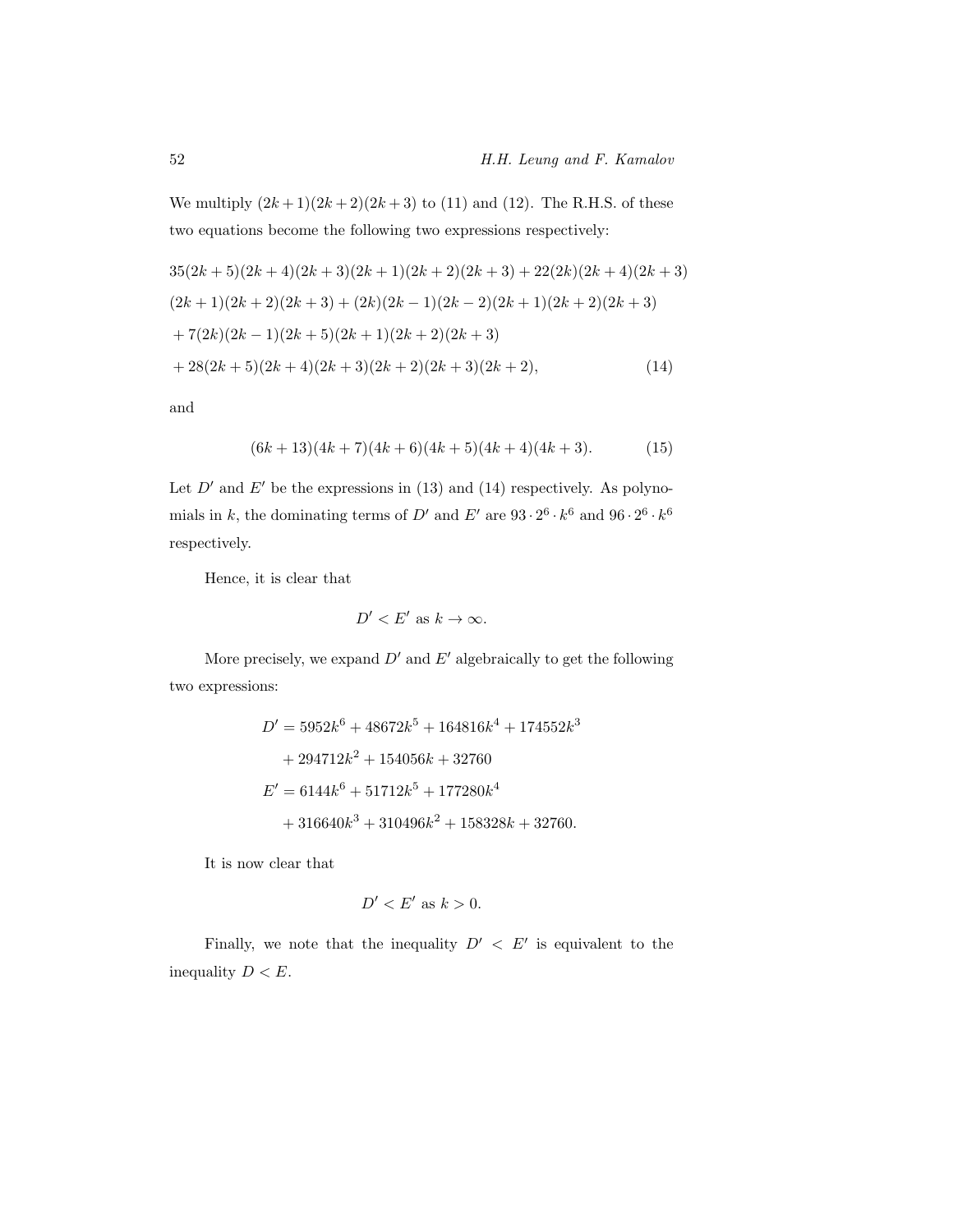Hence, Theorem 2 is proved. And as a result, Theorem 1 is completely  $\Box$ proved.

## 5. Conclusion

In the paper [1] written by the V. Bovdi and the first author, the Conjecture 1 was partially proved to be false. In this paper, we provide the supplementary computation to show that the Conjecture was completely false for  $n \geq 17$ .

Acknowledgements. The idea of proving Theorem 1 by the use of the computer program Maple is due to Thotsaporn Thanatipanonda. We provide the proof of Theorem 1 based on his suggestion. Certainly, he takes the credit of providing the proof of Theorem 1.

The authors would like to thank the anonymous referee for his/her comments that helped us improve this article. In addition, the authors also thank Maturada Chiewkarn for her help.

### References

- [1] V. Bovdi and H-H. Leung, Maximal commutative subalgebras of a Grassmann algebra, J. Algebra Appl., 18 (2019), 1950139, 20pp.
- [2] M. Domokos and M. Zubor, Commutative subalgebras of th Grassmann algebra, J. Algebra Appl., 14 (2015), 1550125, 13pp.
- [3] A. A. Borisenko and Y. A. Nikolaevskii, *Grassmann manifolds and* Grassmann image of submanifolds, Uspekhi Mat. Nauk, 46 (1991), 41–83.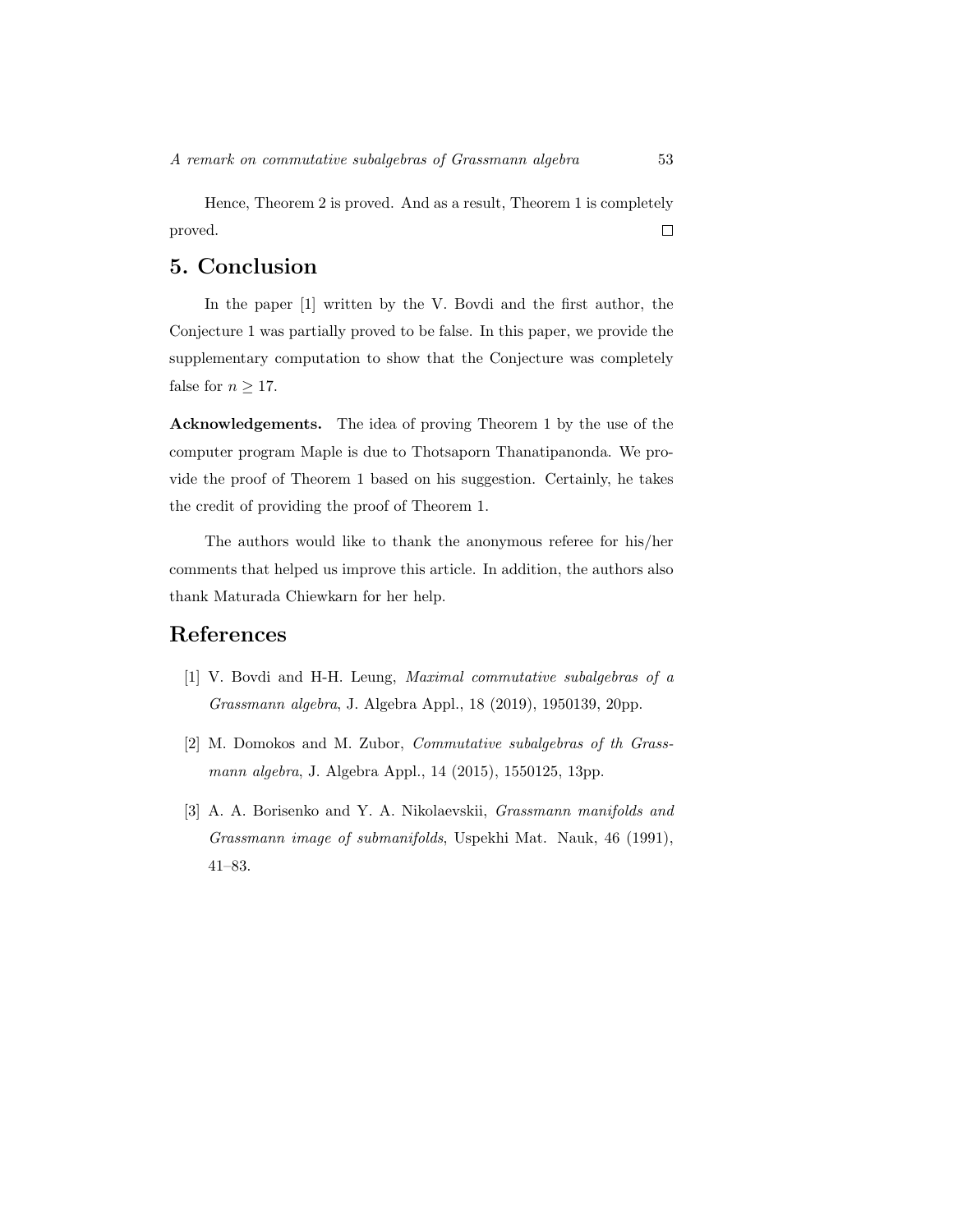Department of Mathematical Sciences United Arab Emirates University Al Ain, 15551 United Arab Emirates E-mail: hohon.leung@uaeu.ac.ae School of Engineering Canadian University Dubai Dubai

United Arab Emirates

E-mail: firuz@cud.ac.ae

(Received: July, 2021; Revised: October, 2021)